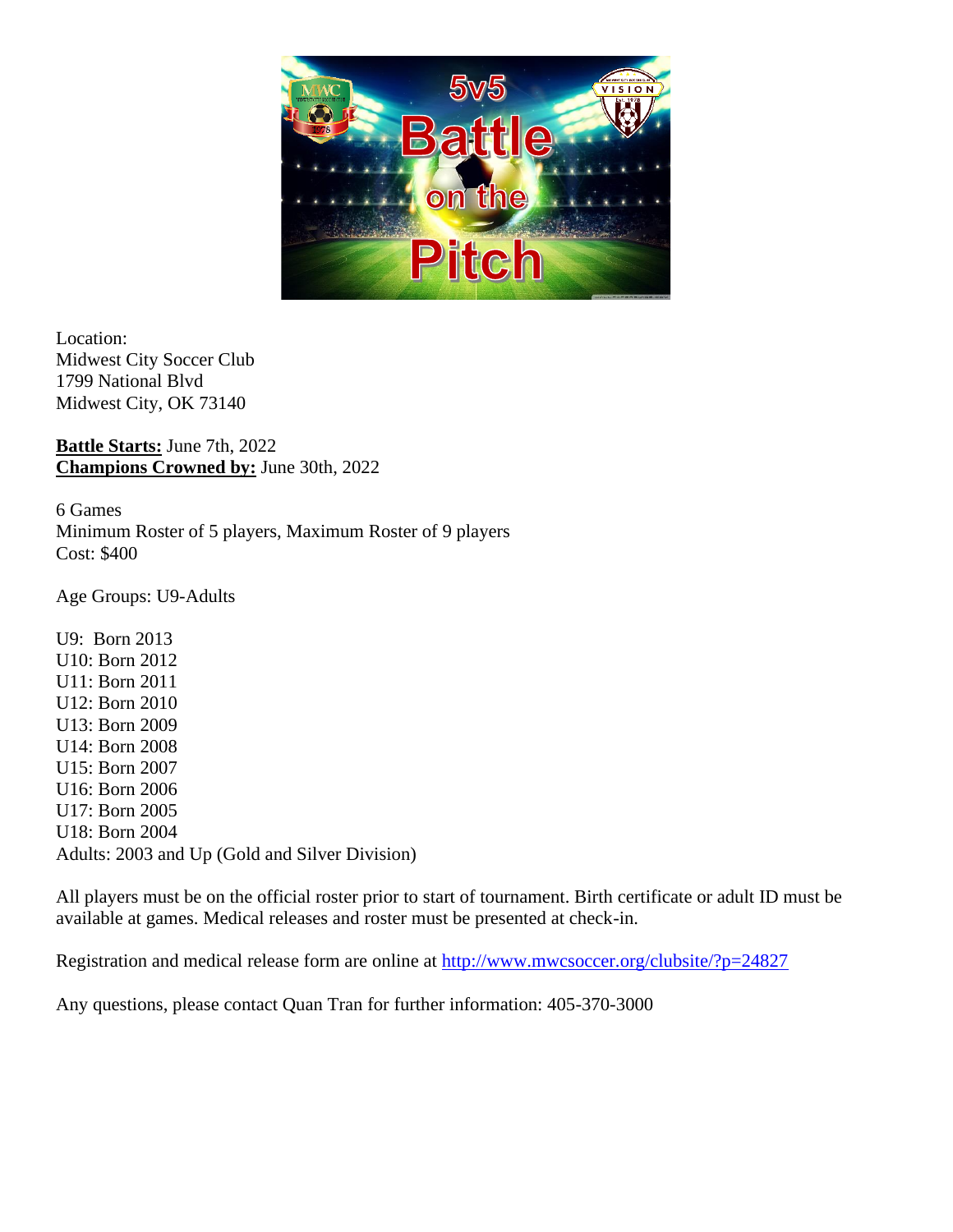|                                                                                           |  | Contact Number:<br><u>Contact Number:</u>                                                 |  |
|-------------------------------------------------------------------------------------------|--|-------------------------------------------------------------------------------------------|--|
|                                                                                           |  |                                                                                           |  |
| <b>Player's Name:</b>                                                                     |  | <b>Player's Birth Date:</b>                                                               |  |
|                                                                                           |  | the control of the control of the control of the control of the control of the control of |  |
| the control of the control of the control of the control of the control of the control of |  | the control of the control of the control of the control of the control of                |  |
|                                                                                           |  |                                                                                           |  |
| the control of the control of the control of the control of the control of the control of |  | <u> 1989 - Johann Barbara, martxa alemaniar amerikan a</u>                                |  |
| the control of the control of the control of the control of the control of the control of |  | the control of the control of the control of the control of the control of                |  |
|                                                                                           |  |                                                                                           |  |
| the control of the control of the control of the control of the control of the control of |  | the control of the control of the control of the control of the control of                |  |
|                                                                                           |  |                                                                                           |  |